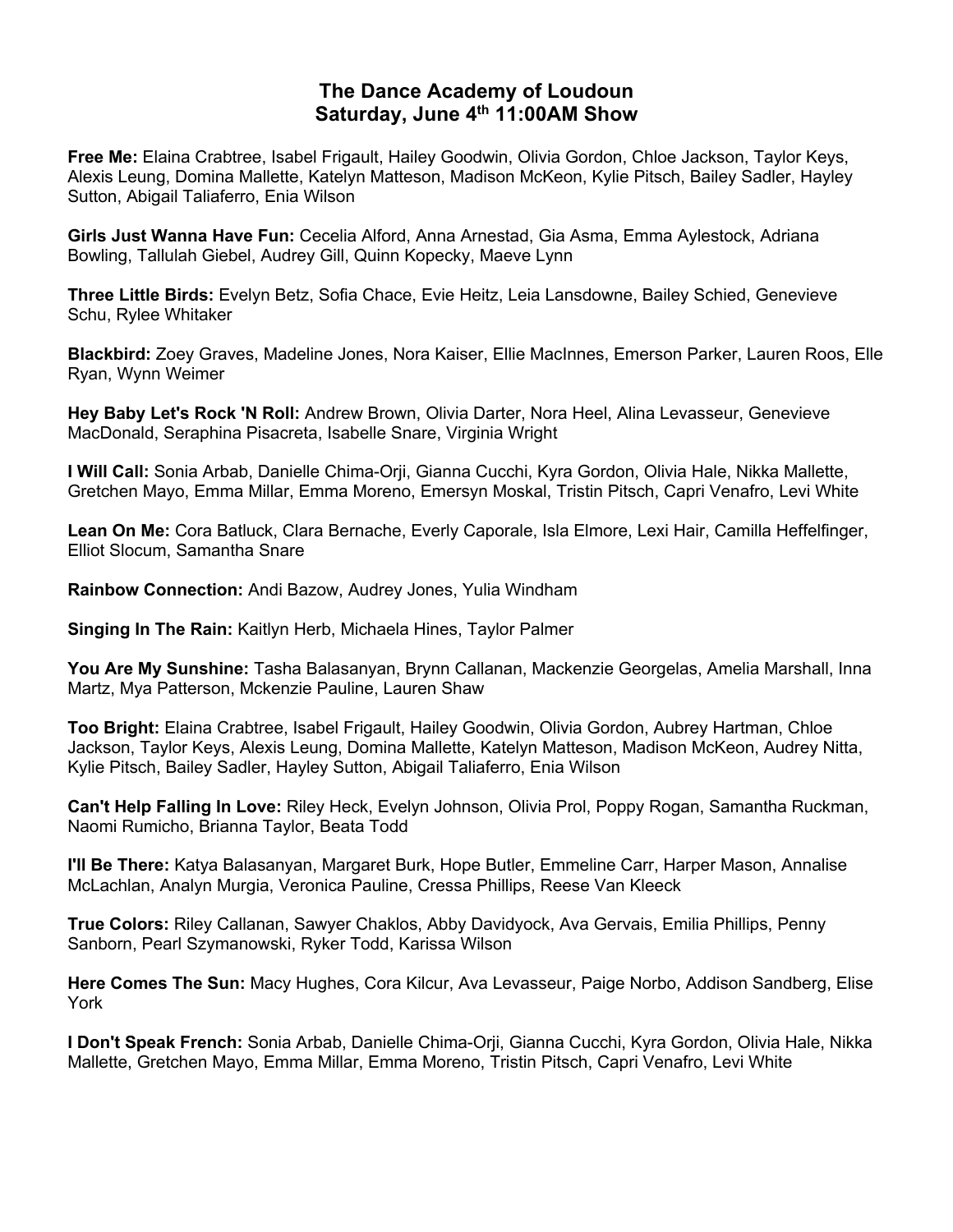## **The Dance Academy of Loudoun Saturday, June 4th 1:00PM Show**

**Angels:** Sonia Arbab, Danielle Chima-Orji, Gianna Cucchi, Kyra Gordon, Olivia Hale, Nikka Mallette, Gretchen Mayo, Emma Millar, Emma Moreno, Tristin Pitsch, Capri Venafro, Levi White

**Fire Under My Feet:** Kerry Chmielewski, Nora Gerliczy, Mackenzie Haskell, Isabella Kudrin, Ari Mckenzie, Gia Mckenzie, Claire Pho, Kira Saunders, Kelly Smith, Veronica Smith, Reagan Threadgill

**Do You Believe In Magic:** Reese Alexander, Addison Bayless, Annabel Blue, Evelyn Jones, Ava Maher, Lucy Vallario, Clementine Vela

**Snowflakes:** Savannah Cagle, Amara Horton, Claire Salamon, Morgynn Szuch-Gantick

**99 Red Balloons:** Giuliana Bates, Genevieve Branding, Emery Burtaine, London Clarke, Darcy Daniel, Alana Elzein, Selah Han, Skylar Han, Katie Hess, Isabella Lee, Rylin McDaniel, Eliot Sellers, Willa Sellers

**Willow:** Elise Ball, Madeline Bascom, Lucinda Benedict, Alina Bolivar, Brooke Cumiskey, Emory Dehler, Claire FitzGerald, Ainsley Heykoop, Taylor Jamieson, Nicoletta Lockhart Frigerio, Emma Morris, Kate Moulton, Saylor Murafsky, Eva Port, Julia Sargent, Emily Van

**Tiki Room:** Adelynn MacDonald, Mena Sponaugle

**Smells Like Snow:** Sonia Arbab, Gianna Cucchi, Aubrey Hartman, Katelyn Marrone, Emma Millar, Alexandra Steeprow, Melissa Vantine

**Jailhouse Rock:** Lilly Alexander, Alexandra Chaffee, Cadence Fiala, Chloe Gallagher, Leia Limaye, Ellie Smith, Leia Wilkerson

**River Deep:** Kerry Chmielewski, Nora Gerliczy, Mackenzie Haskell, Isabella Kudrin, Ari Mckenzie, Gia Mckenzie, Claire Pho, Kira Saunders, Kelly Smith, Veronica Smith, Reagan Threadgill

**Good Golly Miss Molly:** Addison Carter, Hailey Carter, Avery Cowern, Delphine Cowern, Thea D'Amico, Avery Gildersleeve, Nora Hetrick, Sophie Kress, Olivia Mahoney, Tessa Palmer, Grace Reynolds

**Freeze Frame:** Sawyer Ford, Lux Holden, Nicoletta Lockhart Frigerio, Giuliana Schu

**Instant Replay:** Sasha Balasanyan, Savannah Cagle, Quincy Dehler, Amara Horton, Claire Salamon, Maddox Stakem, Morgynn Szuch-Gantick

**Birthday!:** Finley Avitabile, Adelaide Brown, Hailey Georgelas, Lily Hermon, Layla Kenny, Grace Lee, Rosa Lemon, Avalyn Miller, Bronagh Parsons, Teagan Parsons, Maya Sunderland

**Maps:** Sonia Arbab, Danielle Chima-Orji, Gianna Cucchi, Kyra Gordon, Olivia Hale, Nikka Mallette, Gretchen Mayo, Emma Millar, Emma Moreno, Emersyn Moskal, Tristin Pitsch, Capri Venafro, Levi White

**Burning Love:** Brynn Dean, Emery Gonzales, Emma Greenbacker, Caroline Hyatt

**Frost:** Kerry Chmielewski, Nora Gerliczy, Mackenzie Haskell, Isabella Kudrin, Ari Mckenzie, Gia Mckenzie, Claire Pho, Kira Saunders, Kelly Smith, Veronica Smith, Reagan Threadgill

**Whoomp (There It Is):** Avery Adams, Olive Arena, Rachel Bender, Cambria Campbell, Gabriela Evans, Zoey Houck, Brooke Mula, Johanna Oakley, Hazel Ramirez, Ava Grace Smyth, Nora Strandburg, Genevieve York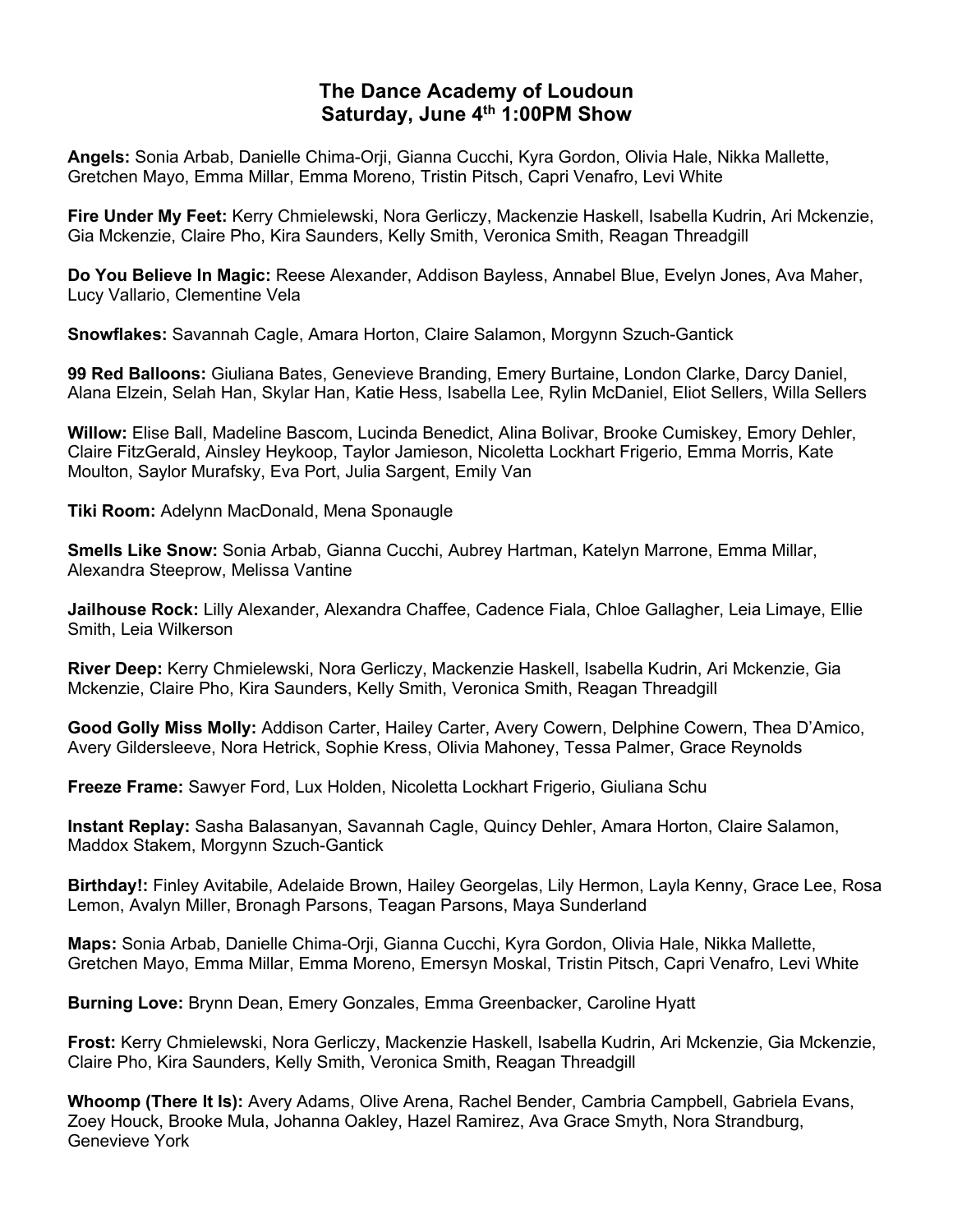**Conga:** Elise Ball, Madeline Bascom, Lucinda Benedict, Alina Bolivar, Brooke Cumiskey, Emory Dehler, Claire FitzGerald, Ainsley Heykoop, Taylor Jamieson, Nicoletta Lockhart Frigerio, Emma Morris, Kate Moulton, Saylor Murafsky, Eva Port, Julia Sargent, Emily Van

**Joy To The World:** Victoria Amor, Hayden Coombe, Harper Kraintz, Quinn Larson, Victoria Mitchell, Hazel Szymanowski, Sophia Zapata

**Crazy Little Thing Called Love:** Samantha Blue, Addison George, Ava Heel, Anna Hogan, Leah Lehmbeck, Brooke Lutman, Madelyn Martenis, Paisley Nimitz, Raegan Schied, Virginia Sheffer

**Hold On:** Sonia Arbab, Danielle Chima-Orji, Gianna Cucchi, Olivia Hale, Capri Venafro

**Stairway To Heaven:** Vivienne Hardin, Mackenzie Heck, Audrey Hill, Mackenzie Klaue, Emily Oelkers, Mary Panning, Teresa Zhuang

**Six:** Nora Gerliczy, Alyssa Harclerode, Mackenzie Haskell, Ari Mckenzie, Gia Mckenzie, Reagan Threadgill

**Grown Now:** Sasha Balasanyan, Savannah Cagle, Quincy Dehler, Amara Horton, Claire Salamon, Maddox Stakem, Morgynn Szuch-Gantick

**We Go Together:** Charlotte Fisher, Brigitte Hardin, Sophia Kindberg, Gemma Lubinsky, Ava Maher, Gabriella Muten

**Boogie Shoes:** Charlotte Coder, Avery Cowern, Delphine Cowern, Katie DeFiore, Mason Matthews, Jackson Post

**Guardians:** Sonia Arbab, Gianna Cucchi, Olivia Hale, Emma Millar, Levi White

**Love Shack:** Elise Ball, Madeline Bascom, Lucinda Benedict, Alina Bolivar, Brooke Cumiskey, Emory Dehler, Ainsley Heykoop, Taylor Jamieson, Nicoletta Lockhart Frigerio, Emma Morris, Kate Moulton, Saylor Murafsky, Eva Port, Julia Sargent, Emily Van

**Work:** Nora Gerliczy, Alyssa Harclerode, Mackenzie Haskell, Lillian Rehermann, Hayley Sutton, Sydney Vandermast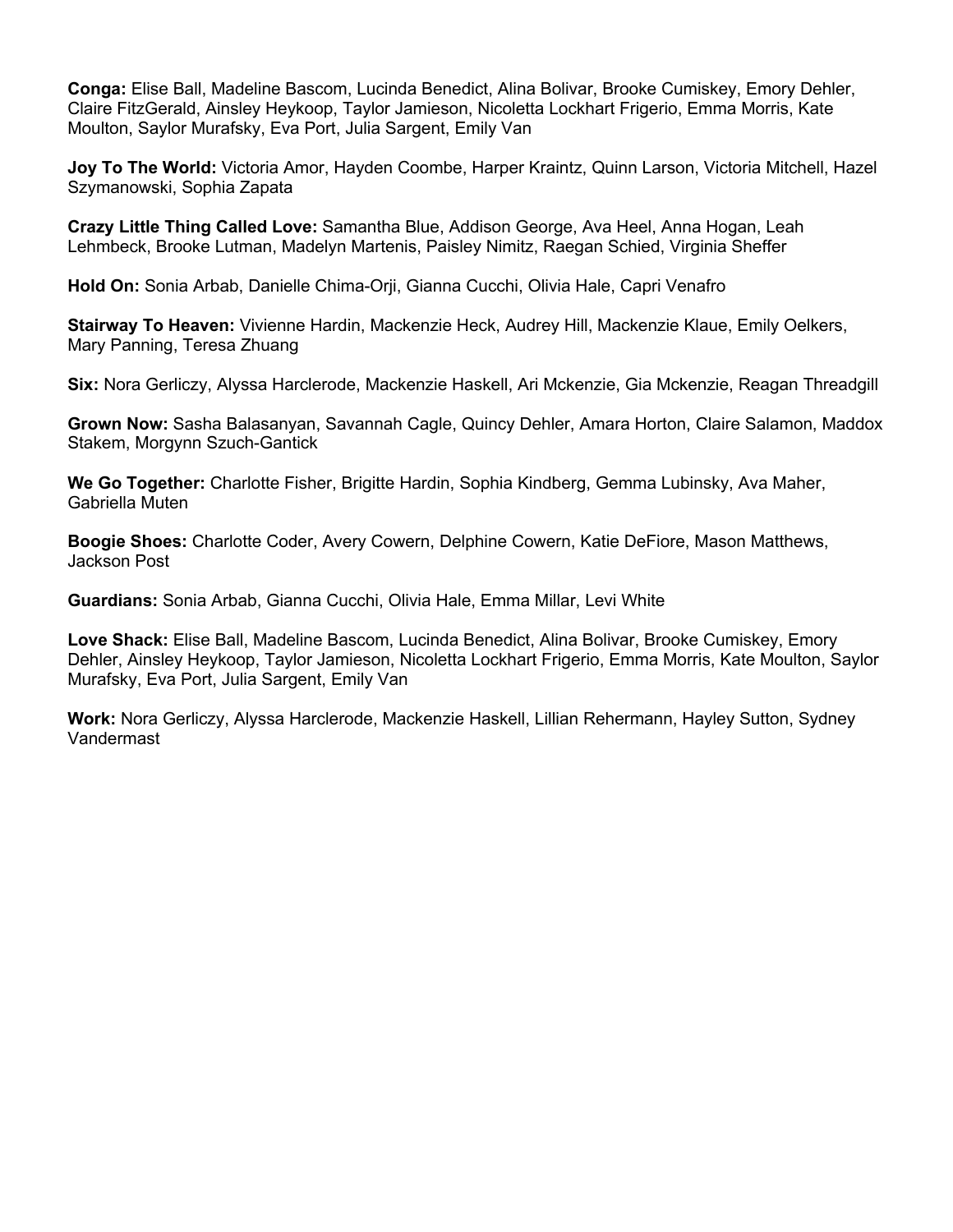# **The Dance Academy of Loudoun Saturday, June 4th 4:00PM Show**

**Exhale:** Courtney Poole, Avery Ruby, Erika Skulte, Erin Thompson

**Adagio For Two Duets:** Katelyn Matteson, Audrey Nitta, Bailey Sadler, Enia Wilson

**Agnes Dean:** Brianna Carey, Nicole Chima-Orji, Hadley Davis, Angela Dignan, Kiley Forlenza, Aubrey Hartman, Iryne Jackson, Nirali Kandarpa, Emilee Mansoor, Katelyn Marrone, Spencer Rahim, Alexandra Steeprow, Reagan Sutton, Brayden Szuch-Gantick, Simone Tidwell, Melissa Vantine

**Rock This Town:** Elizabeth Abbott, Sonia Arbab, Sophia Arbab, Kyle Bachand, Emma Hale, Tristin Pitsch, Emma White

**Greased Lightnin':** Lucinda Benedict, Alina Bolivar, Blake Deputy, Peyton Engle, Amara Horton, Arabella Horton, Sophia Kelly, Rylie Mckenzie, Saylor Murafsky, Ellie Sesin, Kellie Weinch, Madelyn Wilch

**Adagio:** Gowri Boylan, Sydney Carr, Gabriella Edwards, Anna Ruth Lovorn, Hailey Manuel, Kailyn McCallum, Harper Travis

**Fletta:** Angelina Coppa, Sophia Gessaman, Hailey Goodwin, Kyra Lee, Audrey Nitta, Avery Ruby, Bailey Sadler, Sophia Steele, Erin Thompson

**Hard Day's Night:** Savannah Cagle, Kayleigh Castleman, Quincy Dehler, Claire FitzGerald, Sidney Keppler, Madeline Lebert, Giuliana McKeon, Peyton Reckner

**Piano Man:** Isa Anderson, Violette Holtz, Monroe Lewis, Luciana Polanco, Suzie Seiter, Claire Thompson, Claire Wise, Fiona Zinn

**Grey:** Sophia Arbab, Kennedy Dehler, Sariah Elliott, Brooke Engle, Alaina Janet, Caitlin Jewell, Abigail McLellan, Katherine Waldman, Emma White

**Nicest Kids In Town:** Lucinda Benedict, Iryne Jackson, Alexandra Krepinevich, Emma Morris, Richa Pulla, Lauren Pyles, Julia Sargent

**Losing You:** Angelina Coppa, Katelyn Matteson, Emi Parker, Avery Ruby, Erika Skulte, Erin Thompson

**Walking:** Nicole Chima-Orji, Kiley Forlenza, Emma Hale, Emilee Mansoor, Kylie Pitsch, Bailey Sadler, Sophia Steele, Hayley Sutton, Reagan Sutton, Enia Wilson

**Ice Ice Baby:** Elise Ball, Gowri Boylan, Sydney Carr, Ella Dugger, Gabriella Edwards, Sophia Kelly, Anna Ruth Lovorn, Hailey Manuel, Kailyn McCallum, Liam Mckenzie, Rylie Mckenzie, Madison Murray, Harper **Travis** 

**Mama Mia:** Mia Holmberg, Arabella Horton, Senna Mazzoni, Grace Turner, Amelia Zinn

**My Girls:** Nora Gerliczy, Sophia Gessaman, Kyra Lee, Marina McLean

**All Shook Up:** Parker Deputy, Olivia Fens

**Can't Stop Singing:** Lucinda Benedict, Iryne Jackson, Alexandra Krepinevich, Emma Morris, Richa Pulla, Lauren Pyles, Julia Sargent

**Supersonic:** Angelina Coppa, Alexis Leung, Katelyn Matteson, Kylie Pitsch, Enia Wilson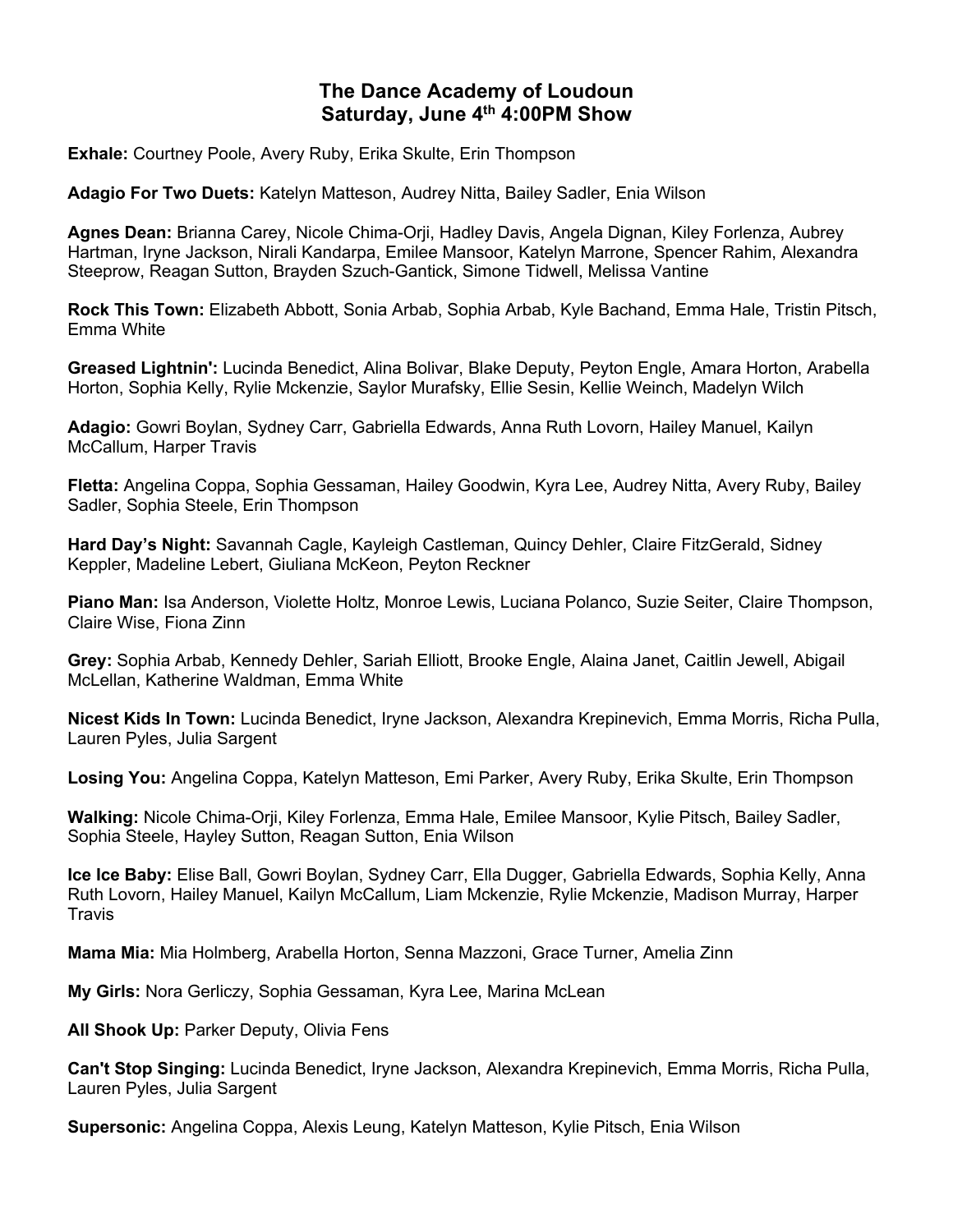**Thunderstruck:** Elise Ball, Gowri Boylan, Sydney Carr, Ella Dugger, Gabriella Edwards, Sophia Kelly, Anna Ruth Lovorn, Hailey Manuel, Kailyn McCallum, Liam Mckenzie, Rylie Mckenzie, Madison Murray, Harper Travis

**Pas De Trois:** Bianca Billmyre, Isla Clayton, Aidan Plunkert

**Wildfire:** Madeline Bascom, Taylor Jamieson, Senna Mazzoni, Eva Port, Ava Schroeder, Grace Turner, Emily Van

**The Addams:** Elizabeth Abbott, Sophia Arbab, Kyle Bachand, Paige Douglas, Reagan Threadgill, Emma **White** 

**Imagining My Man:** Angelina Coppa, Olivia Gordon, Katelyn Matteson, Marina McLean, Emi Parker, Courtney Poole, Erika Skulte, Abigail Taliaferro, Enia Wilson

**Eleanor Rigby:** Delaney Akers, Brianna Carey, Nicole Chima-Orji, Hadley Davis, Angela Dignan, Kiley Forlenza, Emma Hale, Aubrey Hartman, Iryne Jackson, Nirali Kandarpa, Emilee Mansoor, Katelyn Marrone, Gretchen Mayo, Emma Moreno, Spencer Rahim, Alexandra Steeprow, Reagan Sutton, Brayden Szuch-Gantick, Simone Tidwell, Melissa Vantine

**Here Comes The Sun:** Elise Ball, Gowri Boylan, Sydney Carr, Ella Dugger, Gabriella Edwards, Sophia Kelly, Anna Ruth Lovorn, Hailey Manuel, Kailyn McCallum, Liam Mckenzie, Rylie Mckenzie, Madison Murray, Harper Travis

**Black Cat:** Grant Ewing, Jaycie Harper, Maggie Powell, Hannah Scanga, Erica Vegas

**Let's Go:** Kayleigh Castleman, Sidney Keppler, Peyton Reckner, Amelia Wilson

**Sparkling Diamonds:** Tatum Cruise, Willow Fox, Sophie Lebert, Norah Mogle, Charlotte Parker, Emilia Poliquin

**Resonance:** Elaina Crabtree, Aubrey Hartman, Chloe Jackson, Alexis Leung, Kylie Pitsch, Sophia Steele

**Body:** Sophia Arbab, Kennedy Dehler, Sariah Elliott, Brooke Engle, Emma Hale, Alaina Janet, Caitlin Jewell, Abigail McLellan, Katherine Waldman, Emma White

**Sunday:** Brianna Carey, Hadley Davis, Kiley Forlenza, Iryne Jackson, Nirali Kandarpa, Emilee Mansoor, Emma Moreno, Reagan Sutton, Melissa Vantine

**Comin' In Hot:** Madeline Bascom, Taylor Jamieson, Senna Mazzoni, Eva Port, Ava Schroeder, Grace Turner, Emily Van

**Paquita:** Isla Clayton, Amelia Zinn

**Choo Choo Cha Boogie:** Bianca Billmyre, Amara Horton, Arabella Horton, Nicoletta Lockhart Frigerio

**Put A Lid On It:** Savannah Cagle, Kayleigh Castleman, Quincy Dehler, Ella Dugger, Claire FitzGerald, Sarah Flynn, Eleanor Goddard, Caitlin Holland, Grace Kamin, Sidney Keppler, Rylie Mckenzie, Giuliana McKeon, Ashley Parker, Peyton Reckner, Katherine Smith, Bethany Sutton, Amelia Wilson

**Jump In:** Sophia Arbab, Kennedy Dehler, Sariah Elliott, Brooke Engle, Emma Hale, Alaina Janet, Caitlin Jewell, Abigail McLellan, Katherine Waldman, Emma White

**Haze:** Hadley Davis, Kiley Forlenza, Nirali Kandarpa, Emilee Mansoor, Katelyn Marrone, Emma Moreno, Spencer Rahim, Melissa Vantine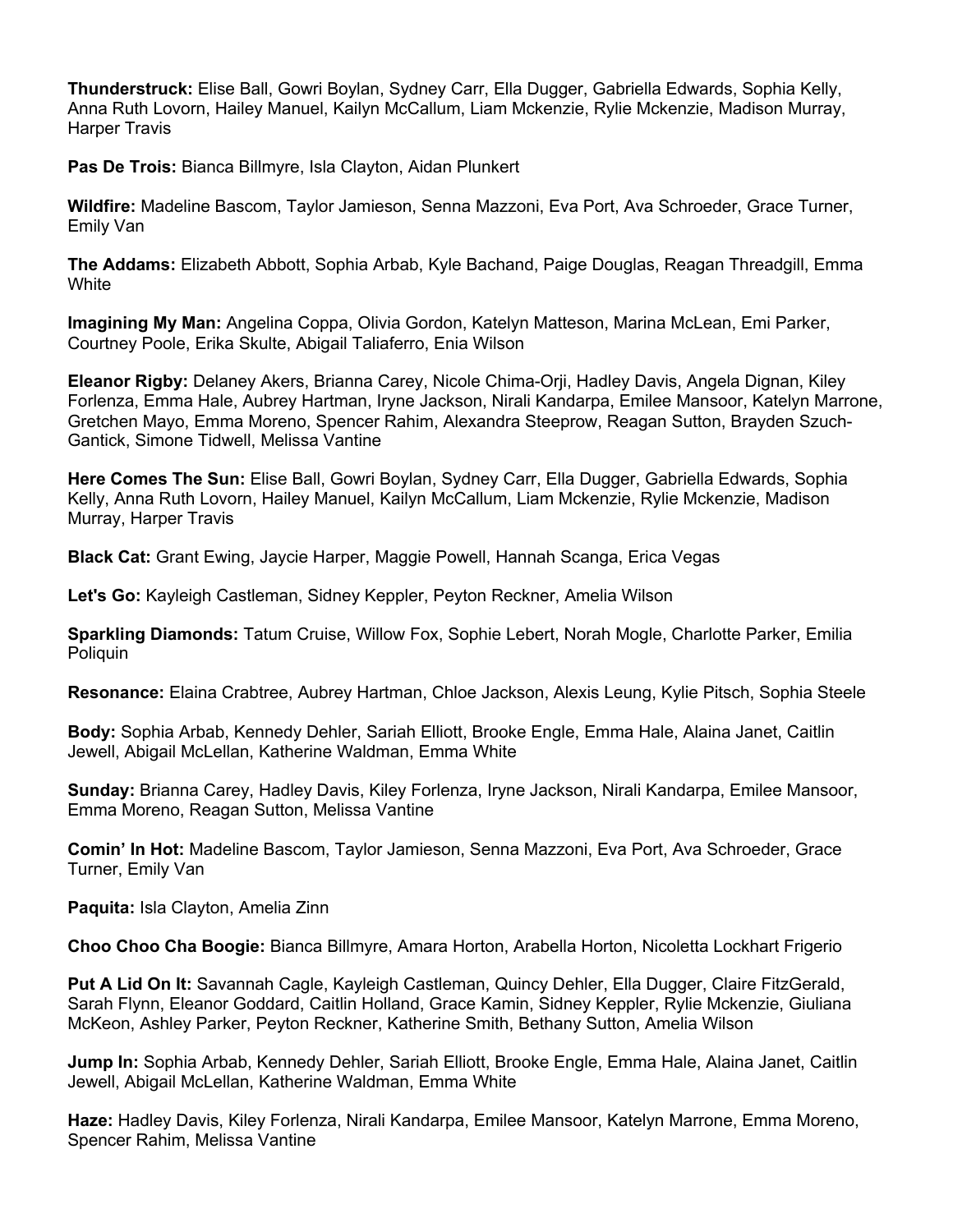## **The Dance Academy of Loudoun Sunday, June 5th 12:00PM Show**

**Hey!:** Brianna Carey, Nicole Chima-Orji, Hadley Davis, Angela Dignan, Kiley Forlenza, Emma Hale, Aubrey Hartman, Iryne Jackson, Nirali Kandarpa, Emilee Mansoor, Katelyn Marrone, Spencer Rahim, Alexandra Steeprow, Reagan Sutton, Brayden Szuch-Gantick, Simone Tidwell, Melissa Vantine

**Yellow Submarine:** Louisa Engle, Joanna Fioramonti, Scarlett Gaski, Katarina Mobley, Charlotte Schinsky, Josephine Simmons, Clara Tervonen

**Diamonds Are A Girl's Best Friend:** Katya Balasanyan, Molly Baranowski, Kaycie Boney, Julia Bowser, Amalia Chevez, Leah Ludington, Pippin Meyer, Adeline Palmer, Grace Vallario, Emerson Wyman

**Shake Your Sillies Out:** Avery Butka, Quinn Butka, Paige Glossner, McLaine Goins, Charlize Guman, Riley O'Shaughnessy, Madison Zubia

**Baby Love:** Penelope Ballard, Brynn Good, Gracie Granlund, Alivia Hickson, Zoe Woodisse, Mary Yankoupe

**I'm Yours:** Angelina Coppa, Sophia Gessaman, Kyra Lee, Marina McLean, Emi Parker, Courtney Poole, Avery Ruby, Phyllis Schaefer, Erika Skulte, Sophia Steele, Erin Thompson

**Please Mr. Postman:** Maggie Berryhill, Parker Cobuzzi, Grace Genova, Sadie Giuliano, Sophie Guman, Martin Lowe, Penelope Pinson, Avery Theis, Siena Wilson

**Stacy's Mom:** Aurora Ayazi, Whitney Borcherding, Dylan Boyle, Tenley Brittingham, Liv Fairbanks, Leah Rizalvo, Stella Simco

**Centerfield:** Mia Castro, Harper Crim, Charlotte Crouch, Jacquelyn Grace, Haley Hoffman, Kennedy Martin, Cadence McEwan, Everly Osterberg, Maggie Prakope, Sophia Versace

**Let It Be:** Frances Campbell, Hana Elias, Kara Worrell

**Drive My Car:** Lucca Bane, Lola Bartell, Abby Bartlow, Juniper Fischer, Mackenzie Hulse, Paige Marshall, Evelyn Masters, Pepper Ann Oakley, Reagan Smith

**Good Day For Dreaming:** Brianna Carey, Nicole Chima-Orji, Hadley Davis, Angela Dignan, Kiley Forlenza, Emma Hale, Aubrey Hartman, Iryne Jackson, Nirali Kandarpa, Emilee Mansoor, Katelyn Marrone, Spencer Rahim, Alexandra Steeprow, Reagan Sutton, Brayden Szuch-Gantick, Simone Tidwell, Melissa Vantine

**Let Me Be Your Teddy Bear:** Rylan Combs, Lennon Ikwild, Toni Sofia Knarr, Victoria Lemon, Gray McGreevy, Kennadi Morgenstern, Natalie Oetjen, Violet Peyman, Virginia Phillips

**The Lion Sleeps Tonight:** Katya Balasanyan, Haley Ferrell, Helena Gaige, Sophia Gardiner, Cohen Hish, Sloane Hish, Giuliana Lincoln, Penelope Nedl, Kennedy Queen, Olivia Wilkinson

**More Than A Feeling:** Addy Kate Deming, Lucy Fletcher, Eloise Jaeschke, Mackenzie Paris, Sophie Paris, Ava Peyman, Emily Putnam, Emmy Rilee, Kathleen Wilson, Magnolia Zagurski

**Hold Tight:** Angelina Coppa, Sophia Gessaman, Kyra Lee, Marina McLean, Emi Parker, Courtney Poole, Avery Ruby, Phyllis Schaefer, Erika Skulte, Sophia Steele, Erin Thompson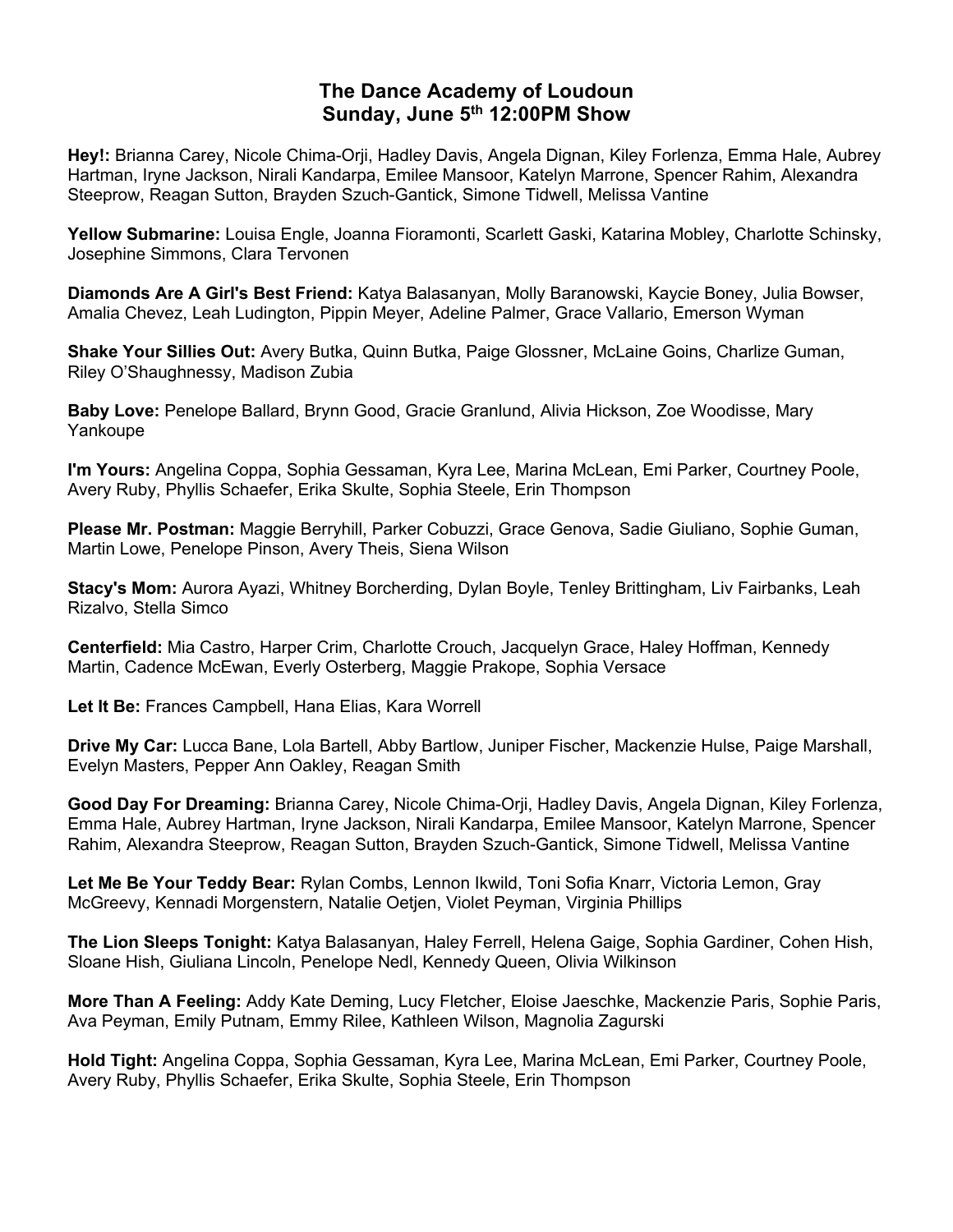## **The Dance Academy of Loudoun Sunday, June 5th 2:00PM Show**

**Too Darn Hot:** Angelina Coppa, Nora Gerliczy, Sophia Gessaman, Aubrey Hartman, Taylor Keys, Kyra Lee, Katelyn Matteson, Marina McLean, Courtney Poole, Bailey Sadler, Sophia Steele, Hayley Sutton, Enia Wilson

**Yellow Submarine:** Madelyn Brosnan, Harper Buchman, Kennedy Cepeda, Stella Guzman, Nora Henry, Lillian Jewell, Chiara Kerns, Finley Murafsky, Violet Robinson, Annabelle Sztalkoper

**Crocodile Rock:** Alice Bien, Quinn Dolan, Sullivan Ewald, Emily Flynn, Carleigh James, Umika Mondal, Skylar Schott, Elsie Stannard

**Bibbidi-Bobbidi-Boo:** Charlotte FitzGerald, Ellie Smith, Vivienne Vary

**Time Of Our Lives:** Angelina Coppa, Nora Gerliczy, Sophia Gessaman, Aubrey Hartman, Taylor Keys, Kyra Lee, Katelyn Matteson, Marina McLean, Erika Skulte, Reagan Sutton

**Repeat:** Elaina Crabtree, Alexis Leung, Bailey Sadler, Sophia Steele, Abigail Taliaferro

**Rock N Roll Party Queen/Rock N Roll Is Here To Stay:** Mckenna Becker, Nora Bradshaw, Elena Fulgaro-Saavedra, Lola Hossain, Robin Hossain, India Nichols, Harper Pinson, Henley Reilly, Rian Reilly, Althea Sullivan, Perry Sullivan

**Shine:** Elizabeth Abbott, Delaney Akers, Dakota Bodnar, Sarah Flynn, Eleanor Goddard, Caitlin Holland, Grace Kamin, Madeline Lebert, Ellie Sesin, Katherine Smith, Madelyn Wilch

**Go Solo:** Brooke Engle, Isabel Frigault, Alyssa Harclerode, Taylor Keys, Domina Mallette, Ari Mckenzie, Hayley Sutton

**Concentration:** Angelina Coppa, Kyra Lee, Marina McLean, Audrey Nitta, Emi Parker, Bailey Sadler

**Felt Cute:** Kayleigh Castleman, Madeline Kamin, Cailynn Keefer, Sidney Keppler, Rylie Mckenzie, Giuliana McKeon, Peyton Reckner, Bethany Sutton, Amelia Wilson

**Yankee Doodle:** Emily Behrle, Hadley Coyan, Adelynn Ewald, Vivienne Fontenot, Cambrie Neel, Elizabeth Penka, Brianne Riebau, Bella Serafin, Harper Sprague, Layla Virgile, Milly Winkler, Anna Yankoupe

**Rise:** Sariah Elliott, Brooke Engle, Isabel Frigault, Aubrey Hartman, Katelyn Matteson, Madison McKeon, Audrey Nitta, Kylie Pitsch, Enia Wilson

**Country Cuties:** Charlotte Carter, Gianna Giebel, Mavis Guzman, Mary Hodgins, Anila Kajganic, Emilia **Oliver** 

**Rockin' Robin:** Ruby Buchanan, Mary Ann Welch

**I Like It, I Love It:** Emilia Cunningham, Hadley Martin

**The House:** Angelina Coppa, Katelyn Matteson, Audrey Nitta, Courtney Poole, Bailey Sadler, Erika Skulte, Erin Thompson, Enia Wilson

**Wash That Man:** Madelyn Brosnan, Harper Buchman, Kennedy Cepeda, Stella Guzman, Nora Henry, Lillian Jewell, Chiara Kerns, Finley Murafsky, Violet Robinson, Annabelle Sztalkoper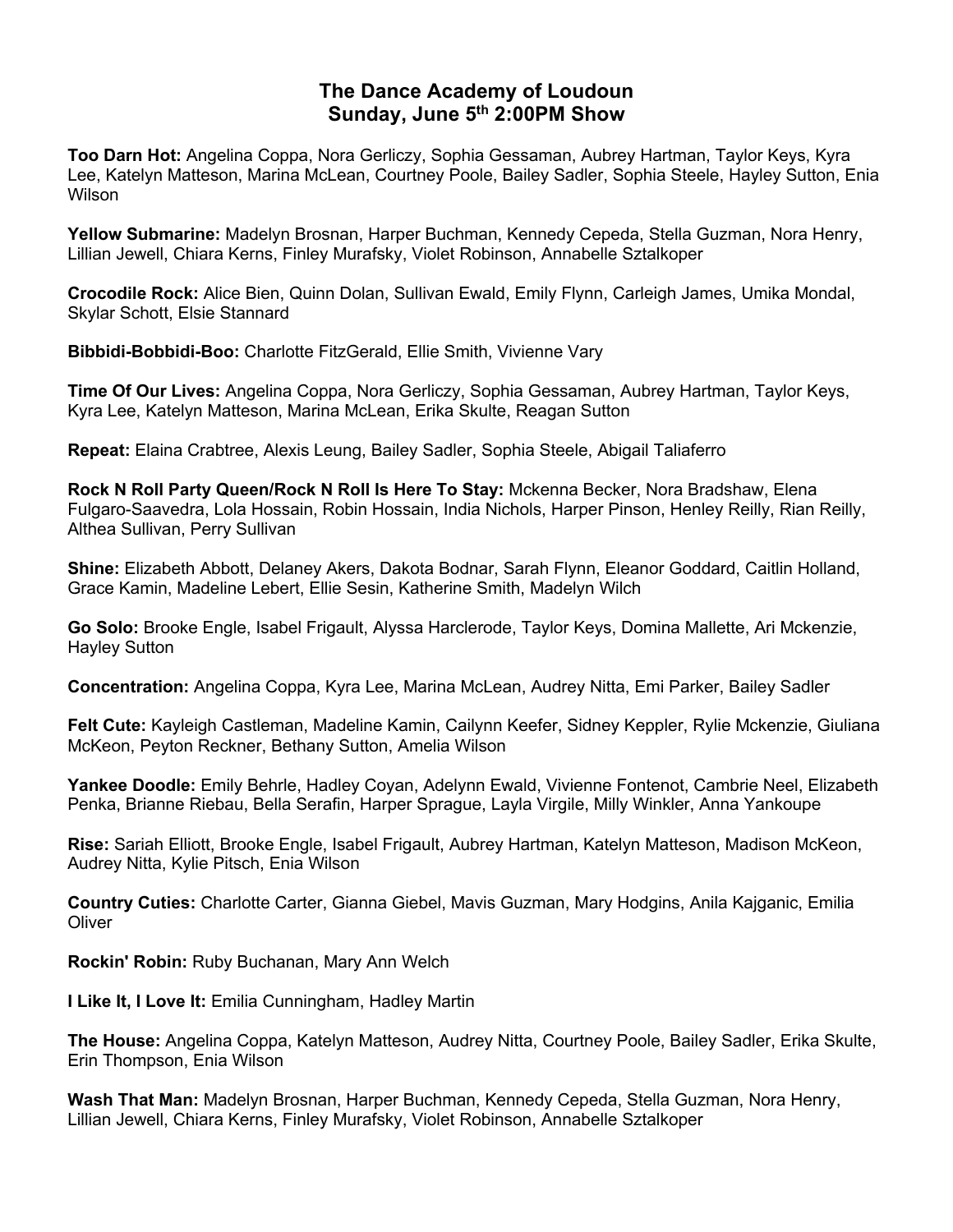#### **You're The One That I Want:** Addison Domianus, Skylar Lee, Sofie Lee

**A Rush Of Air:** Hailey Goodwin, Chloe Jackson, Alexis Leung, Domina Mallette, Katelyn Matteson, Bailey Sadler, Sophia Steele, Abigail Taliaferro, Erin Thompson

**I'm A Believer:** Landry Deming, Eliza FitzGerald, Sloan Hansen, Nila Herring, Alexandra Lee, Kinsley Oetjen, Clara Vernuccio

**Goldenwing Circus:** Annabelle Mills, Evie Rifka, Olivia Slack

**Rock Around The Clock:** Brooke Browning, Charlotte Gerberick, Rylee Hamrick, Ellena Nestle, Emily Schutt, Holly Wellet, Hazel Winkler

**Look Back:** Aubrey Hartman, Chloe Jackson, Alexis Leung, Katelyn Matteson, Audrey Nitta, Kylie Pitsch, Bailey Sadler, Enia Wilson

**Baby I'm A Star:** Mckenna Becker, Faye Boley, Madelyn Brosnan, Lexie Domianus, Ellie Smith, Josie Steeprow, Maddie Wood

**What You Need:** Elizabeth Abbott, Delaney Akers, Dakota Bodnar, Ella Dugger, Claire FitzGerald, Sarah Flynn, Eleanor Goddard, Caitlin Holland, Grace Kamin, Madeline Lebert, Ellie Sesin, Katherine Smith, Madelyn Wilch

**Lite Spots:** Angelina Coppa, Kyra Lee, Sophia Steele, Enia Wilson

**Back In Time:** Pippa Bennett, Ramsey Cornejo, Annabelle Crockett, Anna Flasher, Gabriella Gerard, Eva Gonet, Kayla McDermott, Claire Morella, Alyssa Pierce, Haley Pikus, Fiona Robinson, Austen Sams

**Little Red Bike:** Kayleigh Castleman, Madeline Kamin, Cailynn Keefer, Sidney Keppler, Rylie Mckenzie, Giuliana McKeon, Peyton Reckner, Bethany Sutton, Amelia Wilson

**Hurt:** Angelina Coppa, Elaina Crabtree, Isabel Frigault, Hailey Goodwin, Olivia Gordon, Aubrey Hartman, Chloe Jackson, Taylor Keys, Alexis Leung, Domina Mallette, Katelyn Matteson, Madison McKeon, Audrey Nitta, Kylie Pitsch, Bailey Sadler, Hayley Sutton, Abigail Taliaferro, Enia Wilson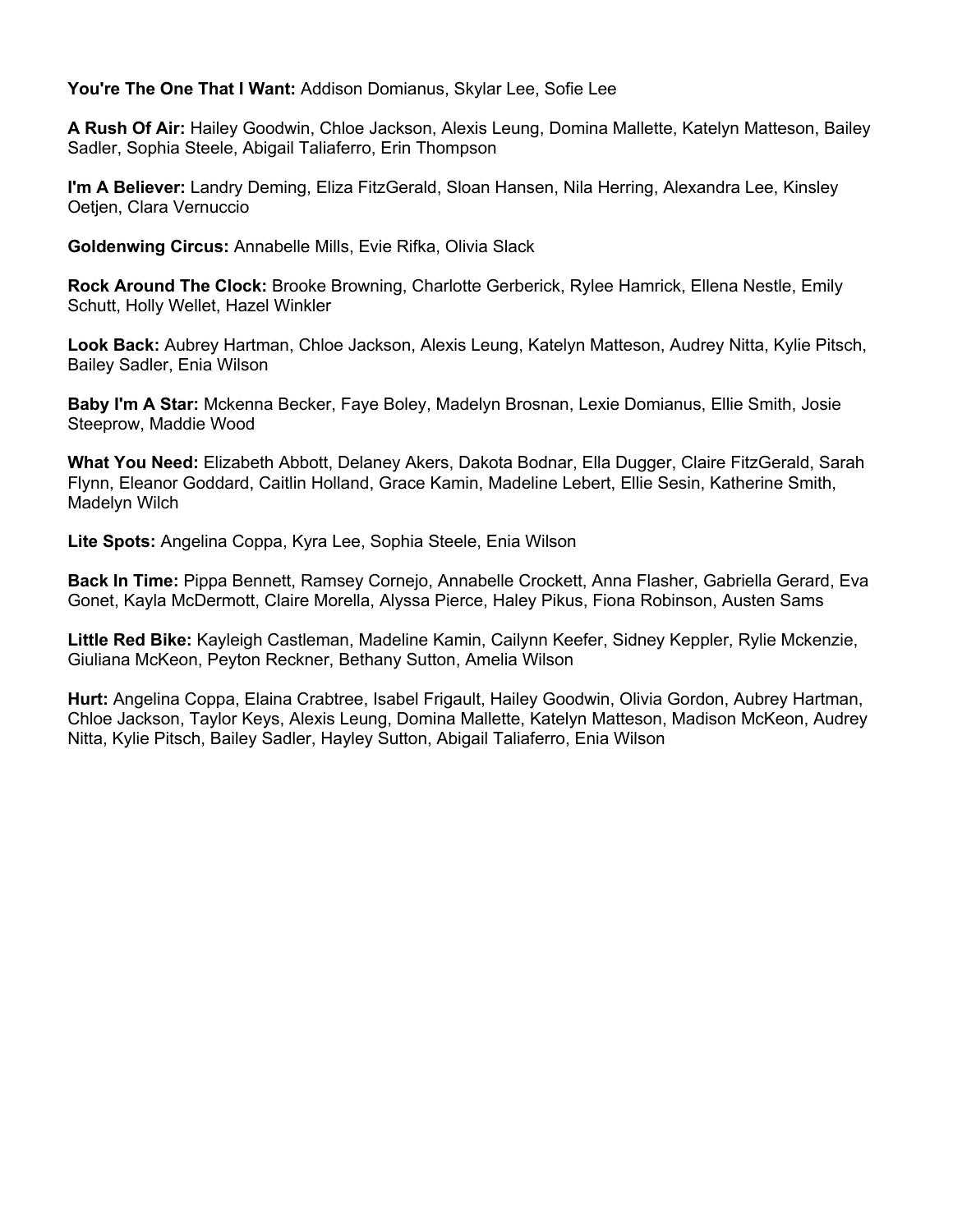## **The Dance Academy of Loudoun Sunday, June 5th 5:00PM Show**

**Where Have You Been:** Angelina Coppa, Elaina Crabtree, Isabel Frigault, Olivia Gordon, Alyssa Harclerode, Chloe Jackson, Taylor Keys, Kyra Lee, Alexis Leung, Domina Mallette, Katelyn Matteson, Madison McKeon, Audrey Nitta, Kylie Pitsch, Bailey Sadler, Phyllis Schaefer, Sophia Steele, Hayley Sutton, Abigail Taliaferro, Natalia Tidwell, Enia Wilson

**Whisper:** Sonia Arbab, Sasha Balasanyan, Kayleigh Castleman, Danielle Chima-Orji, Nicole Chima-Orji, Gianna Cucchi, Hadley Davis, Angela Dignan, Kiley Forlenza, Olivia Hale, Caitlin Jewell, Madeline Kamin, Nirali Kandarpa, Cailynn Keefer, Giuliana McKeon, Emma Millar, Tristin Pitsch, Melissa Vantine, Levi White

**Rockstar:** Harper Aull, Emma Coulbourn, Addison Ewing, Grant Ewing, Sarah Flynn, Zein Jweinat, Norah Lee, Jessica Lozano, Zariyah Taylor

**Trickle Trickle:** Elina Abdelnoor, Addison Domianus, Reilly Grant, Melania Jasinski, Kora Middleton, Gracie Singleton, Abigail Taylor, Jillian Tibbs

**Tears In Heaven:** Aubrey Carter, Madeline Lebert, Alondra Martinez, Liam Mckenzie, Grace Remy, Zakia **Taylor** 

**Venus Fly:** Ella Brantley, Amara Horton, Chelsea Magin, Emma Strandburg, Rebecca Zielke

**While My Guitar Gently Weeps:** Bethany Chappell, Charlotte Cobuzzi, Kayleigh Dalton, Loula Dintini, Aimee Gardiner, Gianna Heironimus, Leone Heironimus, Sydney Johns

**Flux:** Sabrina Calderon, Paige Douglas, Brooke Engle, Nora Gerliczy, Alyssa Harclerode, Mackenzie Haskell, Natalie Lopez, Ari Mckenzie, Gia Mckenzie, Lillian Rehermann, Reagan Threadgill, Natalia Tidwell, Sydney Vandermast, Declan Wood

**Dancing Fools:** Danielle Chima-Orji, Sarah Flynn, Olivia Hale, Caitlin Holland, Ashley Parker, Tristin Pitsch, Katherine Smith, Bethany Sutton, Amelia Wilson

**Mr. Sandman:** Olivia Fens, Chloe Lane, Evelyn Lane, Camilla Lisanti, Ellie Richardson

**Love Is Free:** Nicole Chima-Orji, Kiley Forlenza, Aubrey Hartman, Nirali Kandarpa, Spencer Rahim

**Raining Sunshine:** Claire Campbell, Allison Cano, Lillian Farmer, Alexis Graham, Mikayla Mertz, Julianna Murray, Lily Nafziger, Emma Stehn, Katelyn Thomas

**Party Like A Rockstar:** Sasha Balasanyan, Madison Bevins, Layne Bowen, Samantha Gill, Ashley Irwin, Adela Khoranian, Addison Quinn, Olivia Sitcharing, Cora Steorts, Ava Wiese, Jane Wiese

**Hot Hot Hot:** Elina Abdelnoor, Addison Domianus, Reilly Grant, Melania Jasinski, Kora Middleton, Gracie Singleton, Abigail Taylor, Jillian Tibbs

**Lose Control:** Kayleigh Castleman, Madeline Kamin, Cailynn Keefer, Sidney Keppler, Rylie Mckenzie, Giuliana McKeon, Peyton Reckner, Bethany Sutton, Amelia Wilson

**I'm Still Standing:** Bianca Billmyre, Ella Brantley, Emma Brusehaber, Addison Haney, Jessica Henne, Kimberly Henne, Carter Hoelker, Aidan Plunkert, Lila Putnam, Riley Sonnenday, Julia Swartz, Rebecca Zielke

**Polka:** Madelyn Garrison, Elise Miller, Natalie Roberts, Clara Sveum, Lily Sveum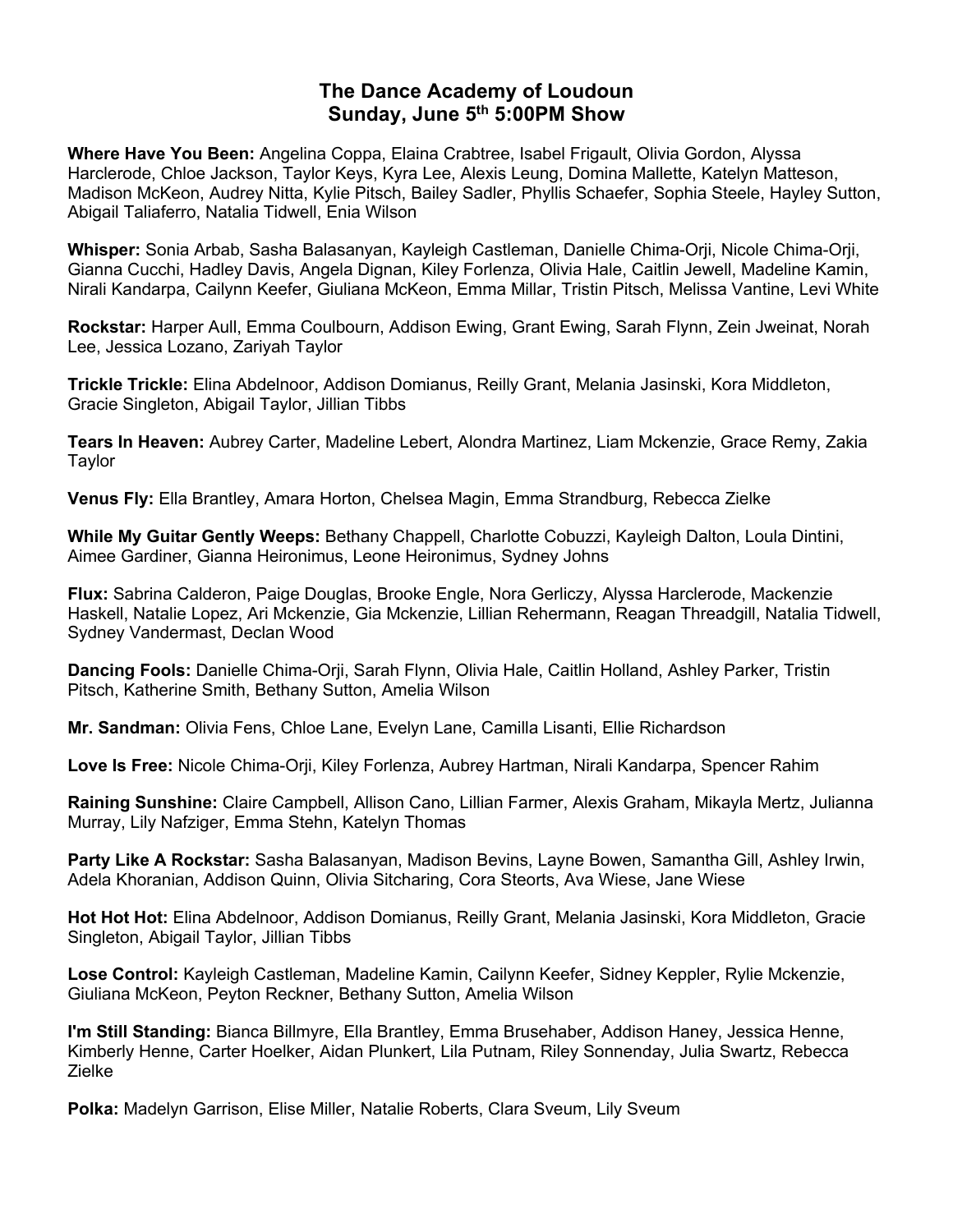**Otherside:** Sophia Arbab, Sabrina Calderon, Paige Douglas, Sariah Elliott, Nora Gerliczy, Alyssa Harclerode, Mackenzie Haskell, Alaina Janet, Caitlin Jewell, Natalie Lopez, Ari Mckenzie, Gia Mckenzie, Abigail McLellan, Lillian Rehermann, Reagan Threadgill, Natalia Tidwell, Sydney Vandermast, Katherine Waldman, Emma White, Declan Wood

**Crippled Bird:** Elizabeth Abbott, Delaney Akers, Dakota Bodnar, Ella Dugger, Sarah Flynn, Caitlin Holland, Grace Kamin, Madeline Lebert, Ellie Sesin, Katherine Smith, Madelyn Wilch

**Tarantella:** Grant Ewing, Dornaz Navai, Dorsa Navai, Elizabeth Shea, Olivia Susi

**Blue Skies:** Kayleigh Castleman, Madeline Kamin, Cailynn Keefer, Sidney Keppler, Rylie Mckenzie, Giuliana McKeon, Peyton Reckner, Bethany Sutton, Amelia Wilson

**Rock And Roll All Night:** Josephine Beard, Cameron Bromberg, Kayleigh Dalton, Morgan Dooley, Lucy Fasenmyer

**Rhythm Nation:** Ashley Anderson, Angela Henne, Mounira Nabassa

**Light That Never Fails:** Sonia Arbab, Gianna Cucchi, Kyra Gordon, Olivia Hale, Emma Millar, Tristin Pitsch, Levi White

**Waltz Of The Hours:** Elaina Cost, Olivia Lessa, Chelsea Magin, Grace Sanchez, Sasha Sapotko

**Never Let Me Go:** Sabrina Calderon, Paige Douglas, Nora Gerliczy, Mackenzie Haskell, Ari Mckenzie, Gia Mckenzie, Lillian Rehermann, Reagan Threadgill, Sydney Vandermast

**Galop:** Elina Abdelnoor, Addison Domianus, Ally Estep, Reilly Grant, Melania Jasinski, Sophie Lebert, Kora Middleton, Gracie Singleton, Abigail Taylor, Jillian Tibbs

**I Love Rock 'N Roll:** Madelyn Garrison, Mira Gill, Brooklyn Lavoie, Adriana McVey, Mikayla Mertz, Natalie Roberts

**It Takes Two:** Mia Alves, Kelsey Boney, Marlie Davis, Skylar Dillard, Olivia Fens, Kenza Fettar, Aimee Gardiner, Audrey Gerami, Sebastian Heisey, Stella Mariotti, Emma Mercier, Henley Russell, Claire Yeager, Hannah Young

**Notorious:** Sophia Arbab, Lucinda Benedict, Kayleigh Castleman, Danielle Chima-Orji, Nicole Chima-Orji, Angela Dignan, Kiley Forlenza, Kyra Gordon, Emma Hale, Olivia Hale, Aubrey Hartman, Taylor Jamieson, Alaina Janet, Nirali Kandarpa, Sidney Keppler, Emilee Mansoor, Gretchen Mayo, Giuliana McKeon, Abigail McLellan, Emma Moreno, Tristin Pitsch, Spencer Rahim, Bethany Sutton, Reagan Sutton, Shiv Swaminathan, Melissa Vantine, Capri Venafro, Levi White, Amelia Wilson

**Like That:** Josephine Beard, Emma Bevins, Katie Chung, Katelyn Coffey, Andrianna Crittenton, Aubree Custidero, Ella Dooley, Magdalyn Gill, Brooklyn Girard, Alexis Graham, Skylar Hawes, Carly Peterson, Lyla Reynolds, Eva Steorts, Chloe Virostek

**Set It Off:** Angelina Coppa, Isabel Frigault, Sophia Gessaman, Alyssa Harclerode, Natalie Lopez, Katelyn Matteson, Madison McKeon, Marina McLean, Kylie Pitsch, Phyllis Schaefer, Erika Skulte, Sophia Steele, Hayley Sutton, Natalia Tidwell, Emily Vallejos, Enia Wilson, Declan Wood

**It's Party Time:** Elizabeth Abbott, Delaney Akers, Dakota Bodnar, Ella Dugger, Sarah Flynn, Eleanor Goddard, Caitlin Holland, Grace Kamin, Ellie Sesin, Katherine Smith, Madelyn Wilch

**Hit Me With Your Best Shot:** Daniel Acevedo, Kate Arnold, Hannah Gerard, Rachel Henne, Arianna Jackson, Ainsley Jorgenson, Julia Lessa, Emilia Luppino-Esposito, Emmaline Mobley, Liv Nordstrom, Cecelia Shaw, Josie Smith, Paige Vaughn